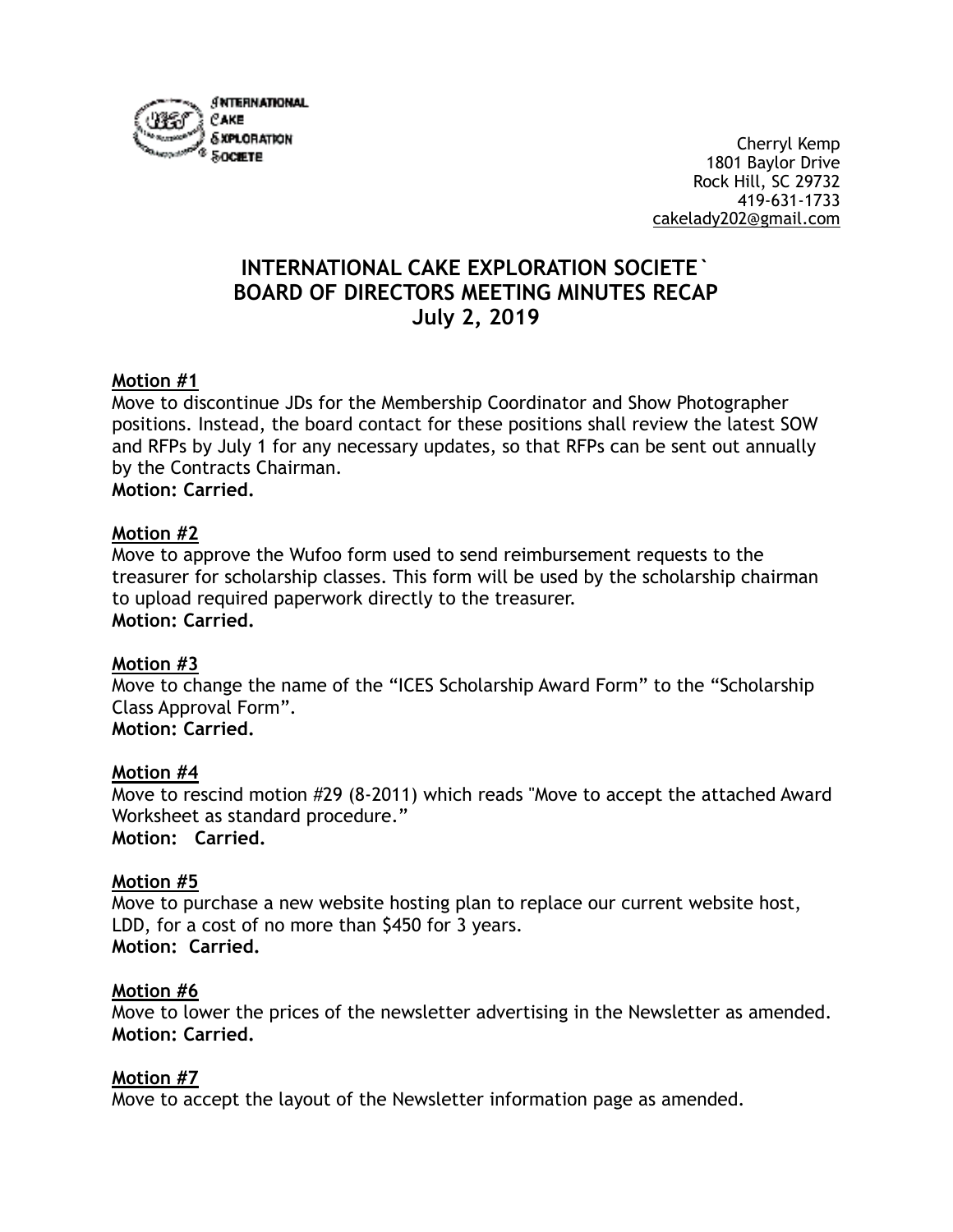#### **Motion: Carried.**

**Motion #8 Motion: Withdrawn.** 

### **Motion #9**

Move to combine the "Convention and Show Souvenir book" and "Show handbooks" for attendees into one Cake Expo Program Book. **Motion: Carried.**

#### **Motion #10**

Move that all Cake Expo Committee Chairman and members be ICES members in good standing, and will maintain their membership until after the show. If a Committee chairman or member allows their membership to lapse, they will be removed from the Committee.

**Motion: Carried.** 

## **Motion #11**

Move that all Cake Expo Committee Chairmen will share the "Special Staff" rooms with one other chairman or their spouse. There will be no more than two adults per room. The special rooms will be provided based on the Show Directors discretion. **Motion: Carried.** 

#### **Motion #12**

Move that all Award Committee presentations be scheduled where most appropriate in the Show's schedule, with the President's and Show Director's approval. **Motion: Carried.** 

## **MOTION #13**

Move to approve the ICES State Chapter Application and Affiliation Agreement as amended.

## **Motion: Carried.**

## **Motion #14**

Move to use Groupon and/or Living Social to sell Weekend passes for the AR ICES Convention and Show. **Motion: Carried.**

#### **Motion #15**

Move to replace the word "Teacher" with "Instructor" on all forms and printed material, when referring to Demonstration and Hands-on Class Instructors. **Motion Carried.** 

## **Motion #16**

Moves to amend the Cake Expo 2020 Vendor Contract to have all checks be made payable to ICES.